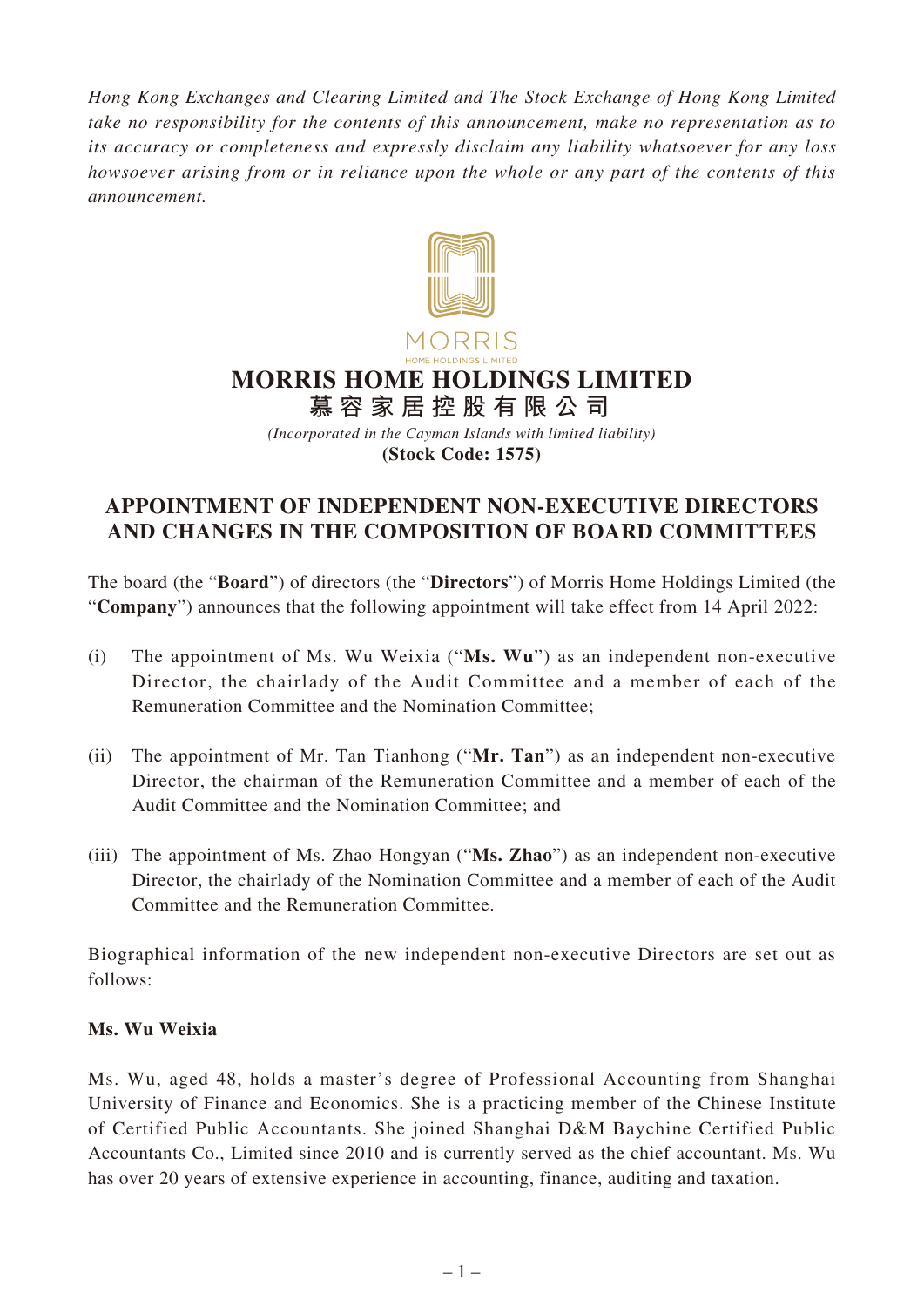Ms. Wu has entered into a letter of appointment with the Company on 14 April 2022. There is no specific term or proposed length of service for Ms. Wu as an independent non-executive Director but Ms. Wu will be subject to retirement and re-election at the next general meeting of the Company in accordance with the articles of association of the Company. Pursuant to the letter of appointment, Ms. Wu is entitled to receive a remuneration of HK\$180,000 per annum which has been reviewed by the Remuneration Committee and determined with reference to her duties and responsibilities as well as remuneration benchmarks in the industry and the prevailing market conditions. Ms. Wu has confirmed that she meets the independence criteria as set out in Rule 3.13 of the Rules Governing the Listing of Securities on the Stock Exchange (the "**Listing Rules**").

#### **Mr. Tan Tianhong**

Mr. Tan, aged 46, holds a bachelor's degree of Electronic Engineering and Instrumentation from Xian Shiyou University. During the period from May 2015 to December 2017, he was the Managing Director of Zhejiang University Environmental Engineering Co., Limited. During the period from January 2018 to December 2021, he has been the Sales Director of Shanghai AEGIS Industrial Safety Co., Limited ("**AEGIS**"). The shares of AEGIS (Stock code: 430234) have been quoted on the National Equities Exchange and Quotations System during the period from 2 July 2013 to 11 March 2021.

Mr. Tan has entered into a letter of appointment with the Company on 14 April 2022. There is no specific term or proposed length of service for Mr. Tan as an independent non-executive Director but Mr. Tan will be subject to retirement and re-election at the next general meeting of the Company in accordance with the articles of association of the Company. Pursuant to the letter of appointment, Mr. Tan is entitled to receive a remuneration of HK\$180,000 per annum which has been reviewed by the Remuneration Committee and determined with reference to his duties and responsibilities as well as remuneration benchmarks in the industry and the prevailing market conditions. Mr. Tan has confirmed that he meets the independence criteria as set out in Rule 3.13 of the Listing Rules.

#### **Ms. Zhao Hongyan**

Ms. Zhao, aged 59, obtained a bachelor's degree of Economics from Xinjiang University of Finance & Economics in 1985, a master's degree of Economics (Finance) from Xiamen University in 1998 and a Doctor of Management Science and Engineering from Donghua University in 2008. Ms. Zhao initially served as a professor in Donghua University in 2012, and was employed as a Doctoral advisor in 2013. Ms. Zhao is currently the executive committee member of China Society of World Economics.